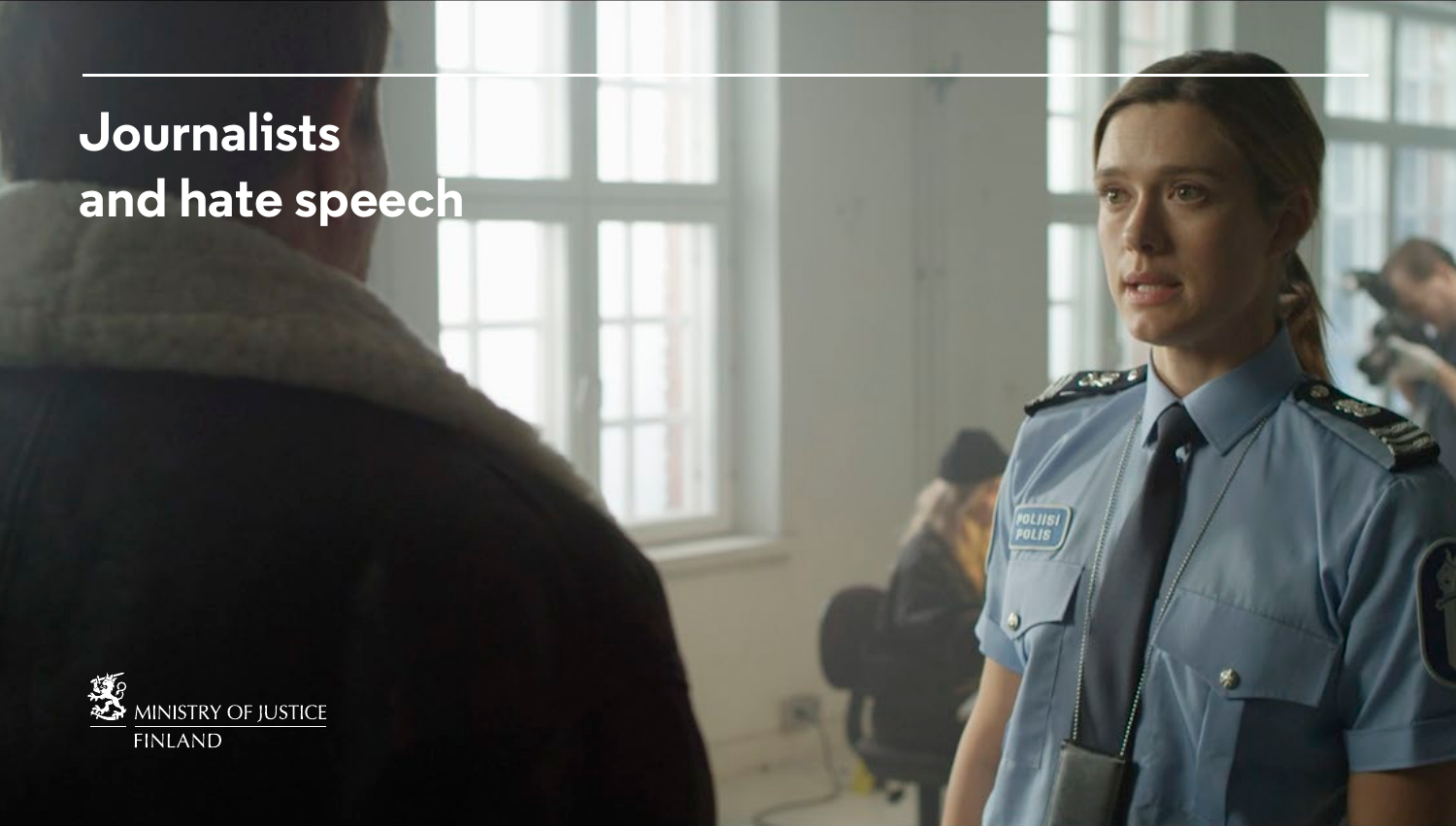## **Journalists and hate speech**

**In addition to encountering hate speech in their work, journalists are also targeted by it. This type of targeting can range from individual hateful messages to entire hate campaigns. The aim of this type of hate speech is to silence social discussion.** 

**Hate speech is often defined as communication that spreads or incites hate against an individual or group of people. This communication may be actual speech, but it can also consist of writings, images, symbols, music, drawings and videos.**

Pictures have been produced in project Against Hate. From [https://yhdenvertaisuus.fi/en/hate-speech](www.yhdenvertaisuus.fi/en/hate-speech) you can find more information on hate speech.

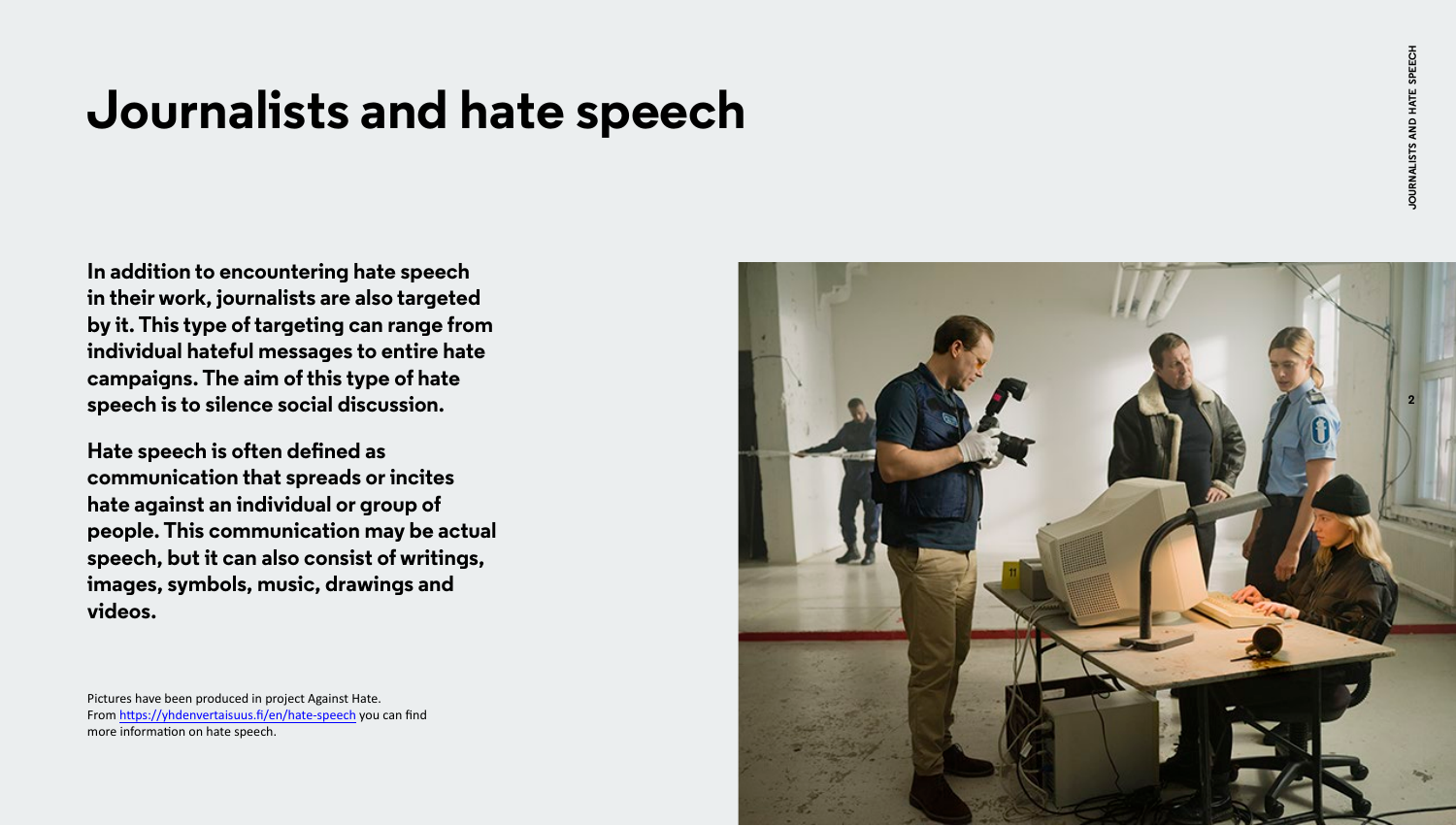### **Hate speech can be punishable**

**Some hate speech is punishable. The key penal provision enabling this in the Criminal Code of Finland is the provision on incitement to hatred. Incitement to hatred is defined as threatening, defaming or insulting a certain group on the basis of its race, skin colour, birth status, national or ethnic origin, religion or belief, sexual orientation or disability or a comparable basis.** 

#### **Punishable hate speech may also fulfil the essential elements of the following offences:**

- menace: a person who threatens another with an offence under such circumstances that the person so threatened has justified reason to believe that their personal safety or property or that of someone else is in serious danger may be guilty of menace
- defamation: a person who spreads false information or a false insinuation of another person so that the act is conducive to causing damage or suffering to that person, or subjecting that person to contempt, or disparages another in other manner, may be guilty of defamation
- stalking: a person who repeatedly threatens, observes, contacts or in another comparable manner unjustifiably stalks another so that this is conducive towards instilling fear or anxiety in the person being stalked may be guilty of stalking
- dissemination of information violating personal privacy: a person who unlawfully, through the use of the mass media or otherwise by making available to many persons, disseminates information, an insinuation or an image related to the private life of another person, so that the act is conducive to causing that person damage or suffering, or subjecting that person to contempt, may be guilty of dissemination of information violating personal privacy.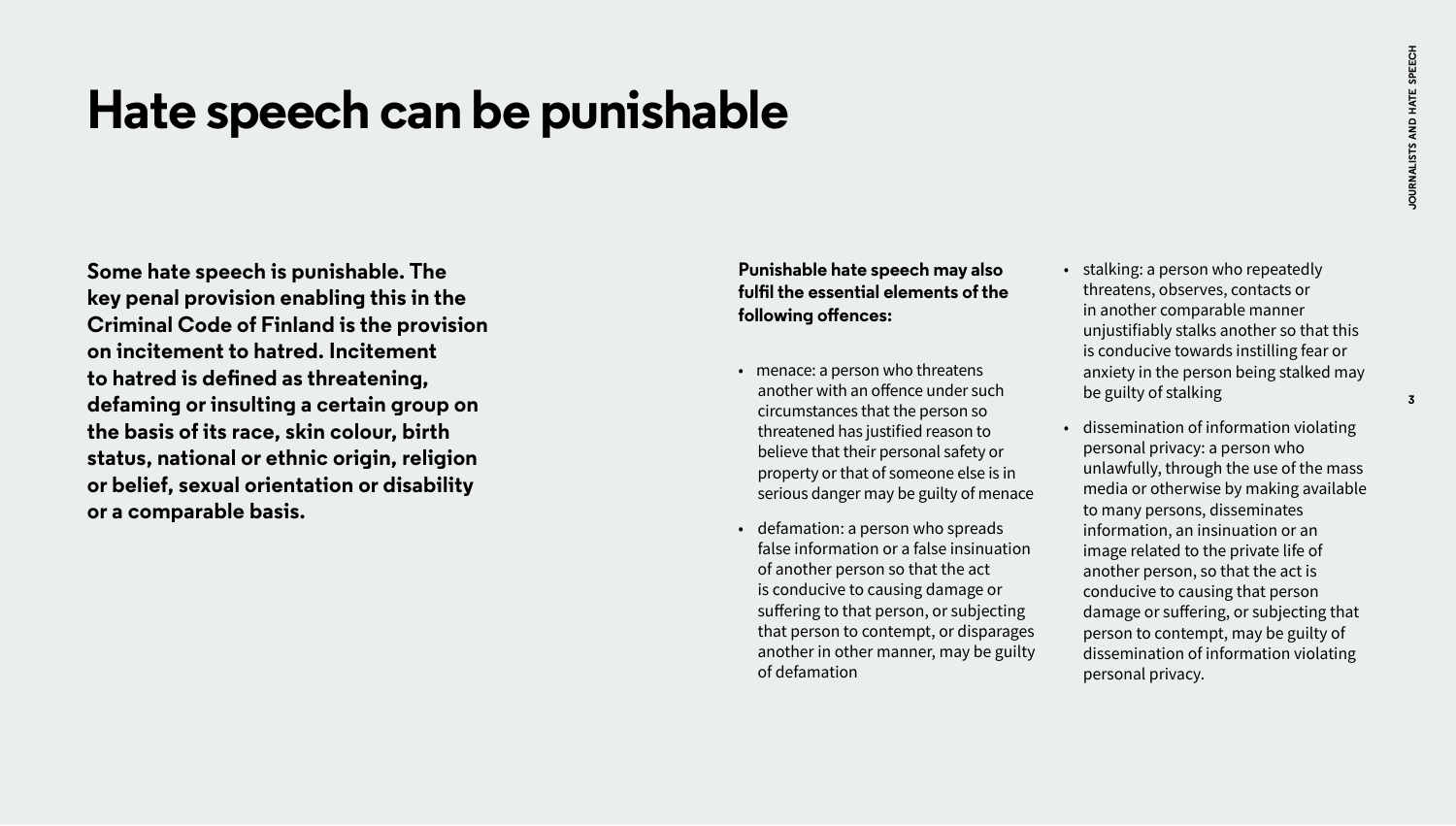## **Who is targeted by hate speech?**

**Hate speech targets persons belonging to various minorities, but it may also be targeted at a person not belonging to such groups due to the person opposing racism or discussing the rights of women, feminism or gender diversity as part of their work, for example. A journalist may end up being targeted by hate speech as a result of exploring these issues in their work, for example.** 

According to the Criminal Code of Finland, a motive of hate can be grounds for increasing punishment. The grounds for increasing punishment include "commission of the offence for a motive based on race, skin colour, birth status, national or ethnic origin, religion or belief, sexual orientation or disability or other corresponding grounds".

In hate campaigns, people are incited to attack a specific individual by way of sending hate mail, for example. This phenomenon is often called targeting, and it is used against journalists and researchers, for example.

All abusive communication is harmful to the individual, and the practical means of intervening in it are the same regardless of whether the communication is motivated by hate or not.

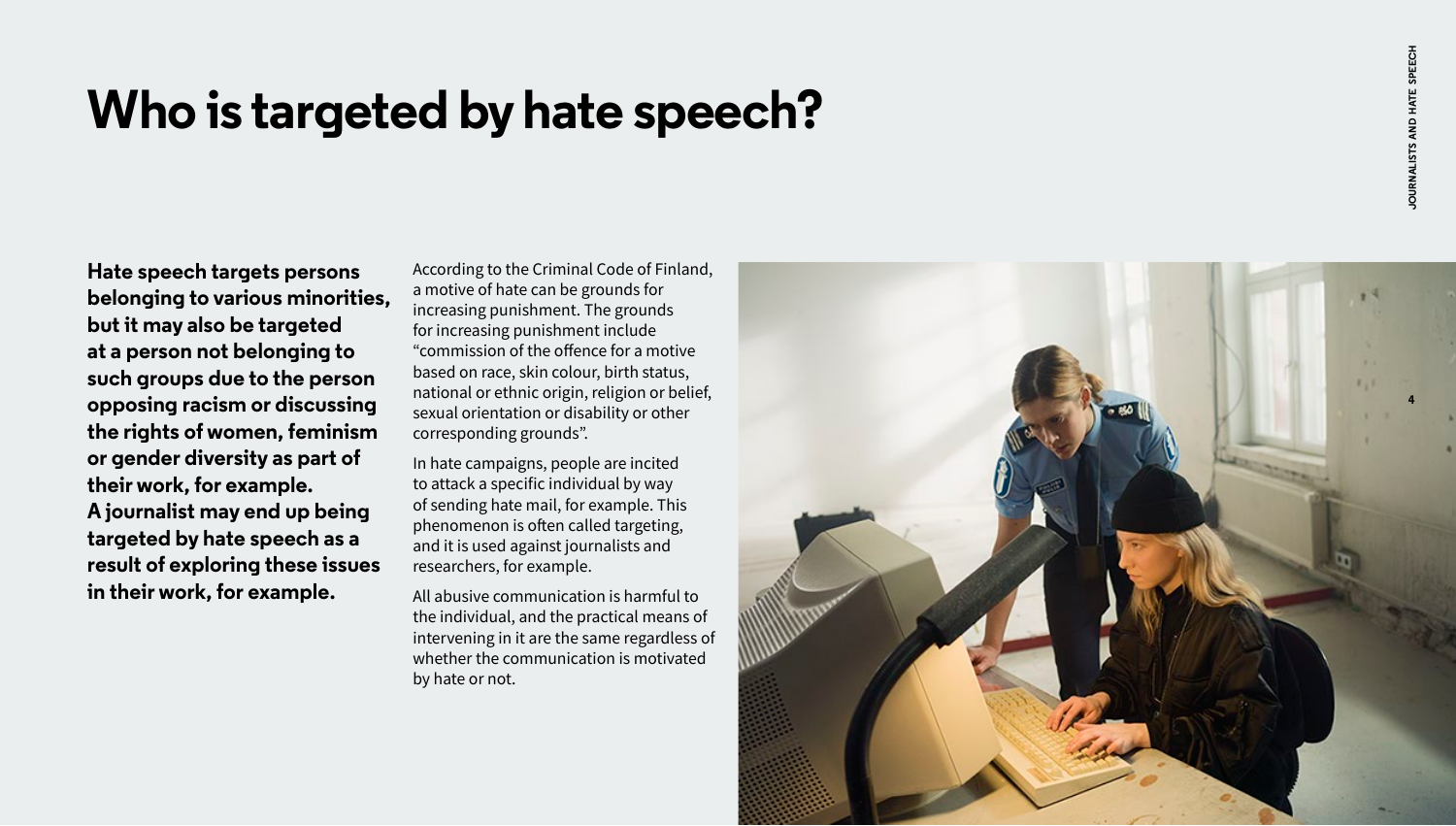### **Harassment is also prohibited**

**In addition to potentially being an offence according to the Criminal Code of Finland, hate speech may also constitute harassment, which is prohibited by the Non-Discrimination Act and the Act on Equality between Women and Men.** 

Harassment corresponding to the definition in the Non-Discrimination Act can be reported to the [Non-Discrimination](www.syrjinta.fi/web/en)  [Ombudsman](www.syrjinta.fi/web/en) (www.syrjinta.fi/web/EN/), while harassment corresponding to the definition in the Act on Equality between Women and Men can be reported to the [Ombudsman for Equality](http://www.tasa-arvo.fi/web/EN) (www.tasaarvo.fi/web/EN/). A victim of harassment may be entitled to compensation on the basis of the Non-Discrimination Act and the Act on Equality between Women and Men. Compensation can be demanded in connection with a criminal trial or by taking legal action in a district court.

Behaviour that may constitute harassment prohibited by the Non-Discrimination Act includes situations in which someone behaves in a humiliating, degrading or threatening manner against another person. If you suspect this type of harassment, the Non-Discrimination Ombudsman may help clarify the situation. You can turn to the Non-Discrimination Ombudsman if you have

experienced or observed harassment on the basis of age, origin, nationality, language, religion, belief, opinion, political activity, trade union activity, family relationships, state of health, disability, sexual orientation or other personal characteristics. The Non-Discrimination Ombudsman can provide advice and instructions and tell you how you should proceed with the matter.

According to the Act on Equality between Women and Men, sexual harassment means verbal, non-verbal or physical unwanted conduct of a sexual nature by which a person's psychological or physical integrity is violated intentionally or factually, in particular by creating an intimidating, hostile, degrading, humiliating or offensive atmosphere. Prohibited sexual harassment may also include hostile speech, such as homophobic name-calling or calling someone a whore. Gender-based harassment aims at degrading or demeaning another

person's gender or creating a threatening, hostile, humiliating or degrading atmosphere. If you suspect that you have been subjected to sexual harassment or gender-based harassment, you can contact the Ombudsman for Equality for instructions and advice.

Harassment may also include discriminatory conduct that is directed at you but is about your friends, relatives or co-workers, for example, instead of you directly. In other words, harassment based on you being a friend/relative or co-worker of a person belonging to an ethnic minority may also constitute prohibited harassment. Whether the harassment is based on your actual or supposed characteristics is not relevant to whether the harassment is prohibited.

Compliance with the Non-Discrimination Act and the Act on Equality between Women and Men is also monitored by the National [Non-Discrimination and Equality Tribunal of](www.yvtltk.fi/en)  Finland (www.yvtltk.fi/en/).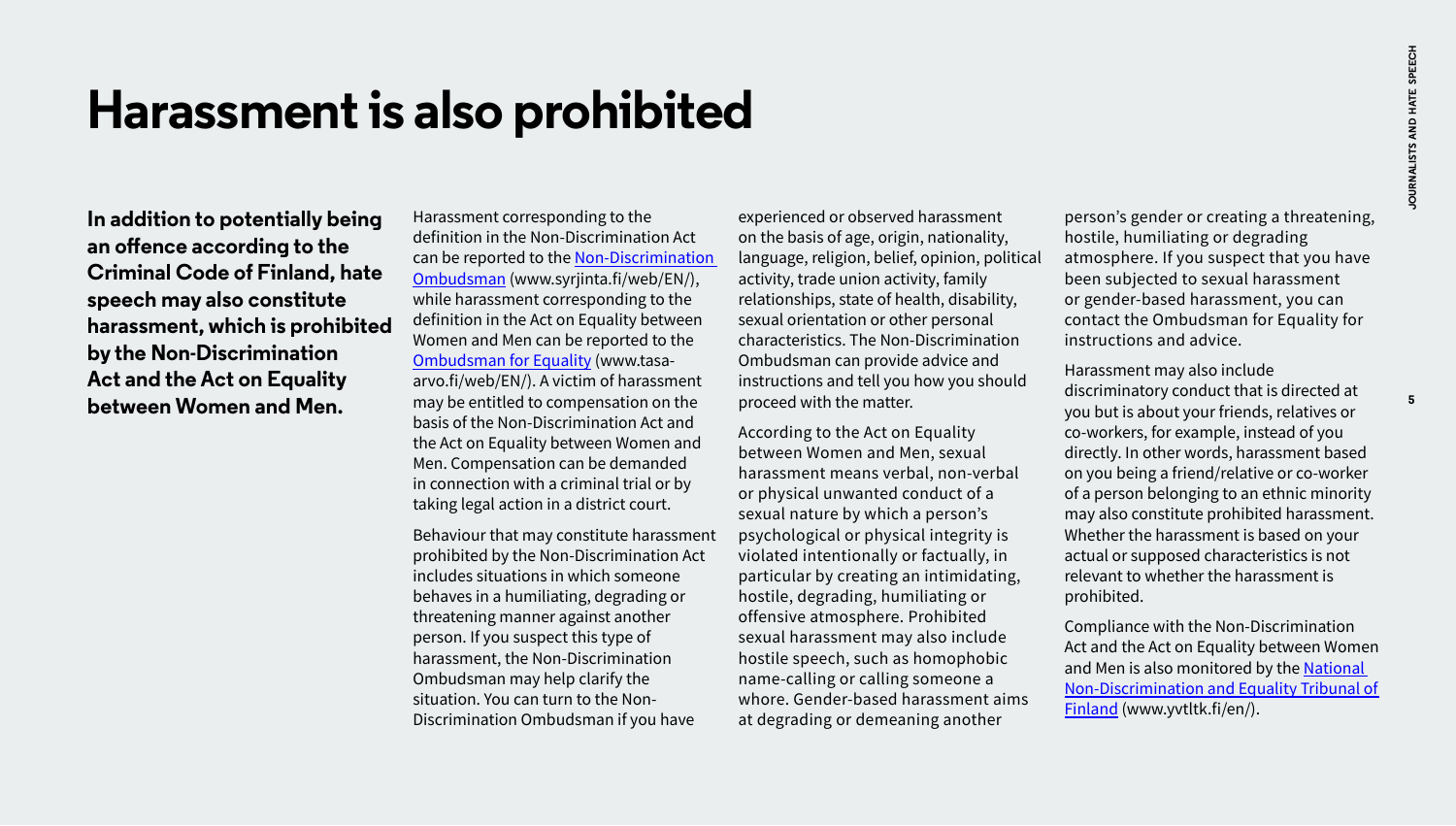## **Should hate speech be reported?**

**The number of punishable hate speech reported to the police has increased. The number of cases processed by the courts involving punishable hate speech have also increased.** 

It is very important to report offences the police. While investigations may occasionally have to be restricted or discontinued, even the smallest reported offences may ultimately lead the police to larger series of crimes, for example. In addition to this, reported offences also help the police maintain situational awareness.

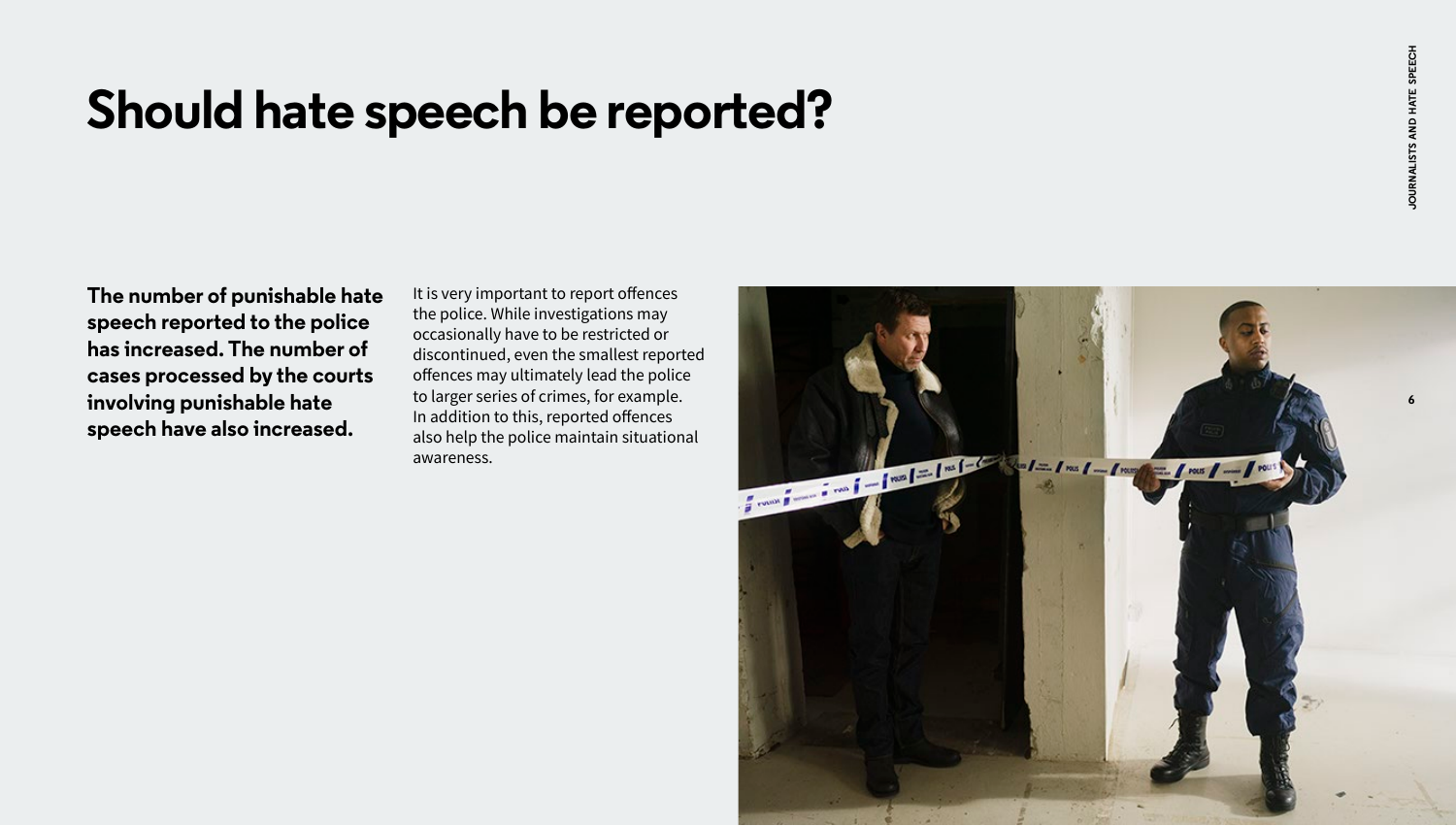## **If you find yourself targeted by hate speech:**

#### **Proceed as follows:**

Tell your superior. Your employer should be informed if you are targeted by hate speech in your work. Be sure to also tell your employer that you wish to know what kinds of measures they intend to take to address the situation. Discuss whether to report the offence to the police with your employer. Your employer may also report the offence on your behalf.

#### **There are multiple ways of reporting an offence**

- **•** [report an offence online \(](https://asiointi.poliisi.fi/asioiverkossa/rikos?lang=en)requires authentication using bank access codes, for example) (asiointi.poliisi.fi/ asioiverkossa/rikos?lang=en)
- **•** print out a [form for reporting an offence](www.poliisi.fi/crimes/printable_forms_for_reporting_an_offence)  (www.poliisi.fi/crimes/printable\_forms\_ for reporting an offence) and submit the completed form to the police
- **•** visit a police department in person
- **•** report an offence by phone. Contact information for your

[closest police department](www.poliisi.fi/contact_information) (www.poliisi. fi/contact\_information)

**•** in urgent matters, you can call the national emergency number 112.

#### **Record evidence**

Make a personal record of the material containing hate speech by taking screenshots, for example. This way you are left with evidence of the material. Do not delete any messages containing hate speech.

#### **Report the post or content**

Many websites allow you to report hate speech to the website administrator. Report the offence to the police before asking an administrator to delete the content in question.

#### **Ensure your safety**

**•** Protect your social media accounts and ensure that your passwords are secure enough.

- **•** You can forbid the di[sclosure of your](www.vrk.fi/en/non-disclosure-of-personal-information1)  [personal information](www.vrk.fi/en/non-disclosure-of-personal-information1) (vrk.fi/en/nondisclosure-of-personal-information1) by the Population Information System for purposes such as direct advertising, market research, opinion polls, public registers or genealogical research. In addition, everyone has a right to forbid the disclosure of their contact details for use in a contact, address or other similar data service, and to forbid the disclosure of their personal information for the updating of a customer register or another equitable register.
- **•** You can apply for an order of nondisclosure for personal safety reasons from your local Register Office, in which case your place of domicile and address information cannot be disclosed by the Population Information System to anyone other than the authorities. When considering an order of nondisclosure for personal safety reasons, you should know that the order may make your life more complicated as your address information will no longer

be conveyed to registers maintained by the authorities.

**•** If you feel severely threatened or harassed, you can ask the police for advice on how to impose a [restraining order](www.poliisi.fi/crimes/restraining_order) (www.poliisi.fi/crimes/ restraining\_order).

#### **Request support**

Becoming the victim of an offence may elicit strong emotional reactions. Many victims experience anxiety, fear and insecurity, for example. It is important to request support if you feel the need for it. You can ask a friend or a colleague to monitor your social media accounts or e-mails. You can also receive support from Someturva (in Finnish) or [Victim Support Finland \(](www.riku.fi/en/home)www.riku.fi/en/ home/).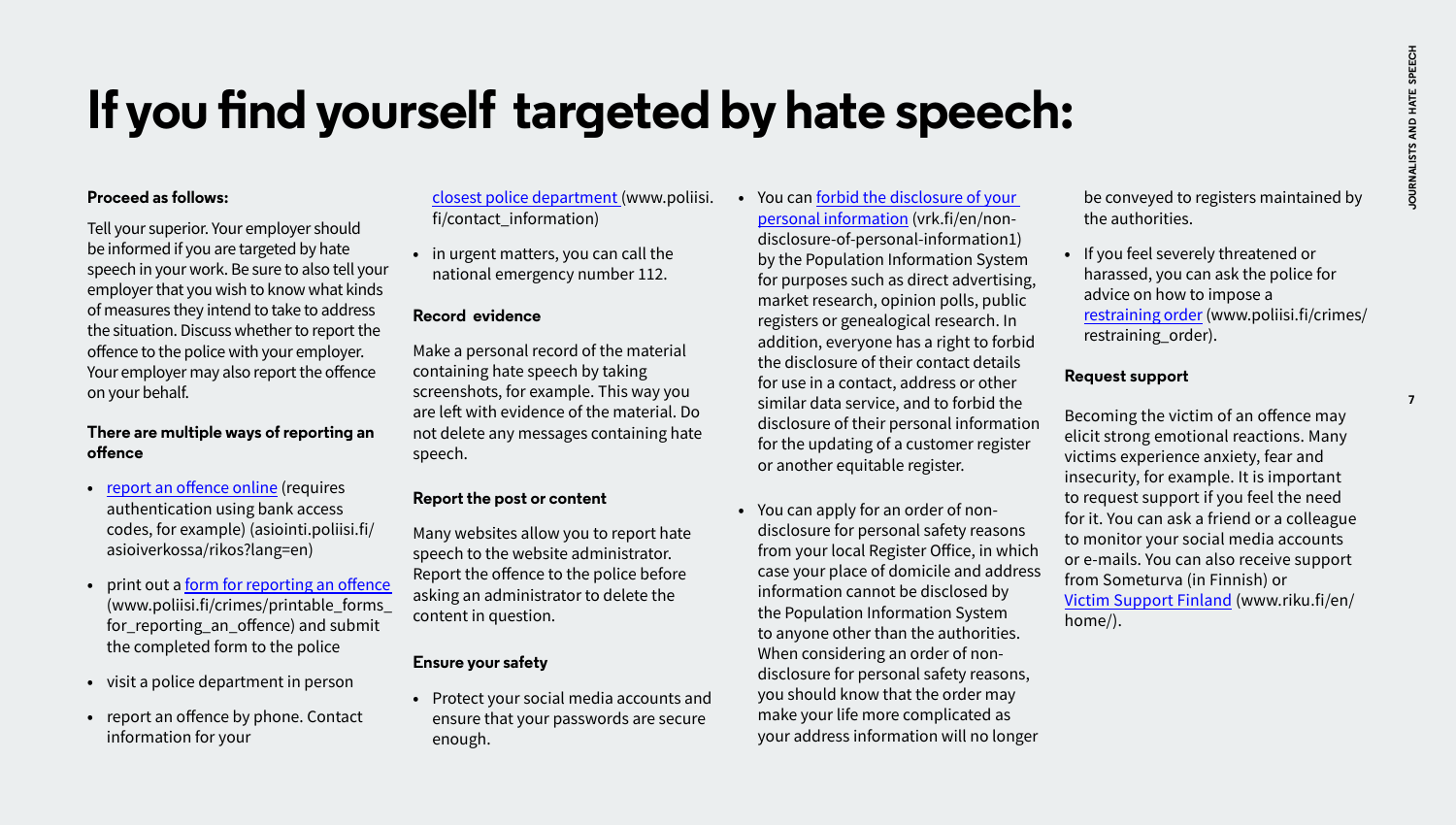## **Where to find legal aid?**

Legal aid means that a Finnish citizen may retain the services of legal counsel fully or partially at the expense of the state. Legal aid is offered by public legal aid attorneys, lawyers and licensed legal counsel. More information on legal aid and the contact information of [legal aid offices](www.oikeus.fi/en/index/esitteet/oikeusapu.html) (oikeus.fi/ en/index/esitteet/oikeusapu.html).

In a trial, the complainant can demand protective action if they feel threatened or afraid. Protective actions can include the organisation of a hearing without the presence of the suspects or a video hearing. The complainant can be represented by their counsel in the majority of proceedings.

Trials are usually public. In the trials of cases involving targeting, it is quite likely that parties connected to the targeting will want to be present. A closed trial can be requested in advance. More information

on [openness in court proceedings](www.oikeus.fi/tuomioistuimet/hovioikeudet/en/index/julkisuus.html) (oikeus. fi/tuomioistuimet/hovioikeudet/en/index/ julkisuus.html).

#### [The Finnish Bar Association's Find](https://asianajajaliitto.fi/en/attorney-services/where-can-i-find-an-attorney/)  [a Lawyer Search Engine](https://asianajajaliitto.fi/en/attorney-services/where-can-i-find-an-attorney/) (https:// asianajajaliitto.fi/en/attorney-services/

where-can-i-find-an-attorney/) includes all Finnish advocates and attorneys-at-law as well as associates employed by Finnish law firms. After selecting 'Legal services for private persons', you can select a keyword that best describes your situation.

Trade unions offer free legal advice to their members and can also represent their members in court, if necessary.

More information on the Finnish [criminal](www.riku.fi/en/criminal+procedure)  [procedure \(](www.riku.fi/en/criminal+procedure)www.riku.fi/en/criminal +procedure/ )

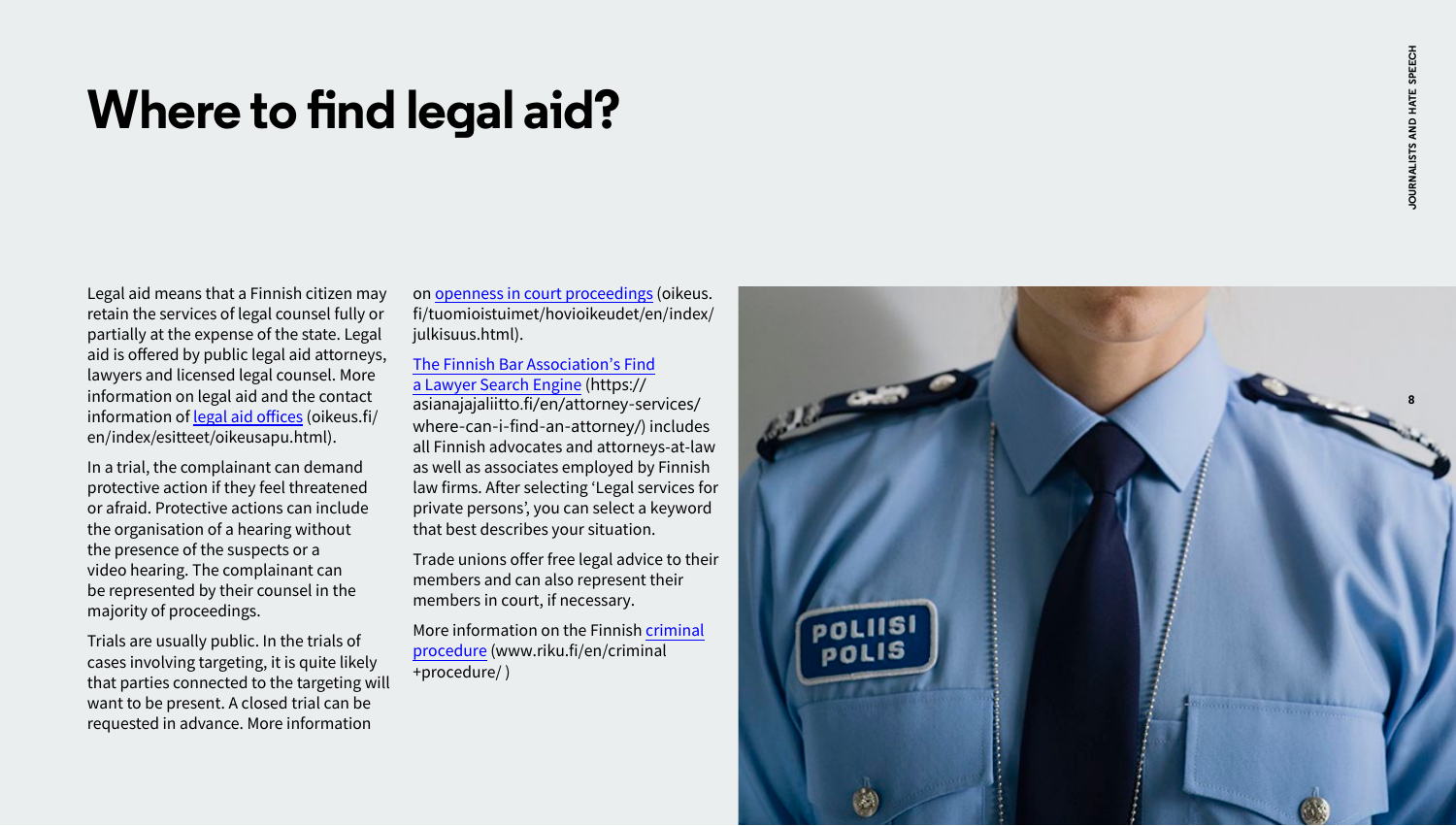# **If you are the supevisor of a person targeted by hate speech:**

#### **Take the matter seriously**

The person targeted by hate speech must not be left to deal with it themselves. Tell them about the possibility of contacting occupational health care.

#### **Show support**

Tell the person targeted by hate speech that they have not done anything wrong, and that you support them. Ask how you could help. If the journalist agrees to this, show your support in public as well.

#### **Talk with the employee**

Talk with the employee about whether to report the offence. An employer can also report offences on behalf of their employee.

- **•** In complainant offences, the victim of the offence must be involved in the process. A preliminary investigation will only be carried out and the prosecutor will only press charges at the request of the complainant.
- **•** However, an employer can report a complainant offence on behalf of their employee if the report includes the complainant's comment on whether they demand punishment.
- **•** An employer may also be a complainant if the offence has caused damage to them. Damage caused by an offence may include violations of the employer's intellectual property rights, other damage caused to the employer (due to attacks against online content or email services, for example)

or financial damage caused to the employer (such as an employee's sick leave or having to take special action to ensure safety).

- **•** An offence can be reported in the form of a request for investigation, for which the reporting party can assemble material in advance. This can speed up the investigation.
- **•** An employer can hire a counsel to represent their employee (and the employer). In this case, the counsel prepares the request for investigation and represents the complainant in the preliminary investigation and possible trial.
- **•** Even if the employer does not report the offence, they can assist the

complainant in gathering evidence. Gathering evidence is extremely taxing for the person targeted by hate speech, which means the material should be collected by persons who are not the subjects of the material.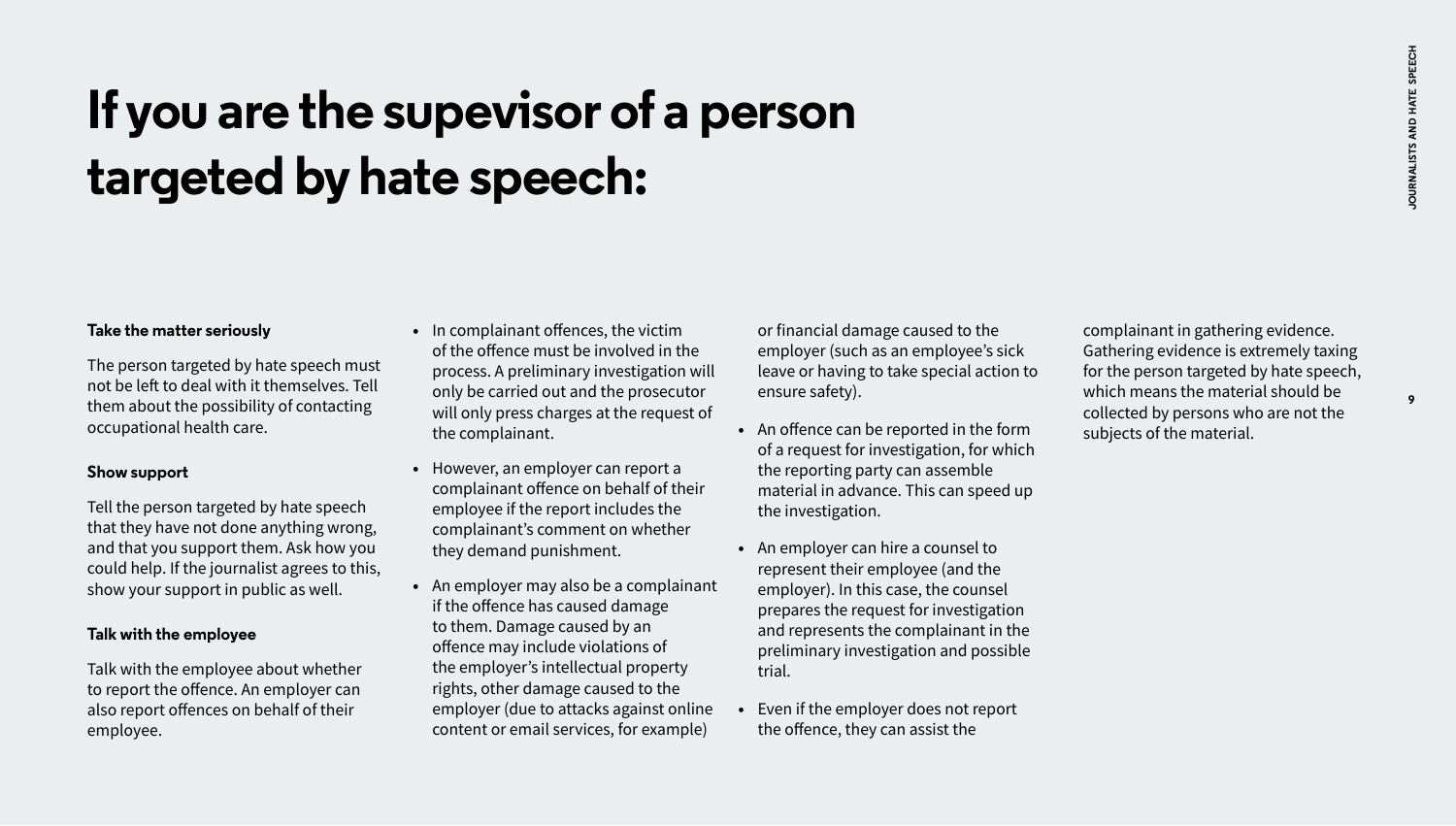## **How can employer prepare for hate speech?**

**Process any harassment incidents with employees in a proactive manner. Provide instructions on when and how employees are allowed to end interaction, how to report harassment and how to raise an alert for help.** 

According to the Occupational Safety and Health Act, and employer is responsible for the health and safety of their employees at work. The employer must observe the working environment and identify workrelated risks, including hate speech and different forms of harassment.

Make sure that the people in your organisation know what to do in situations involving hate speech and that your workplaces' policies are in order. Does

your organisation have instructions on how to handle harassment? What about data security and safety guidelines? What about moderation practices? It is also a good idea to cover hate speech and how to protect against it in your organisation's occupational safety and health policy and non-discrimination and equality plans.

#### **More information on planning**

[Gender equality plan](http://www.tasa-arvo.fi/web/en/what-is-an-equality-plan-) (www.tasa-arvo.fi/ web/en/what-is-an-equality-plan-).

[Equality plan \(](www.yhdenvertaisuus.fi/en/equality-planning)yhdenvertaisuus.fi/en/ equality-planning).

[Occupational safety and health policy](http://www.ttk.fi/en/well-being_at_work_and_occupational_health_and_safety/occupational_health_and_safety_work_in_the_workplace/responsibilities_and_obligations/occupational_safety_and_health_policy) (ttk.fi/en/well-being\_at\_work\_and\_ occupational\_health\_and\_safety/ occupational health and safety work in\_the\_workplace/responsibilities\_and\_ obligations/occupational\_safety\_and\_ health policy).